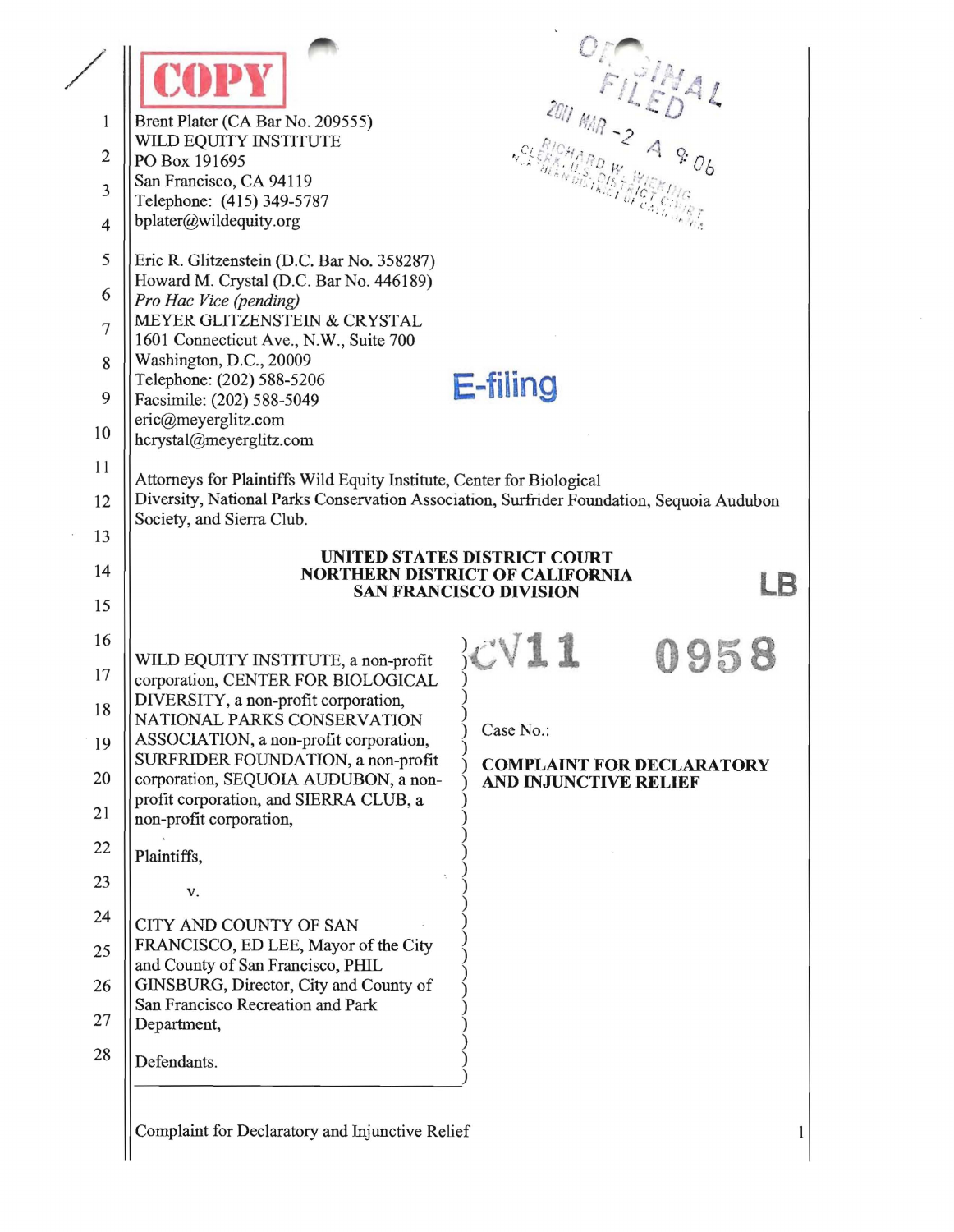1. This case under the Endangered Species Act ("ESA"), 16 U.S.C. §§ 1531-1544, challenges the City and County of San Francisco's ("City") unlawful "take"  $-e.g.,$  killing, wounding, harm, and harassment – of two federally listed and highly imperiled species at Sharp Park Golf Course ("Sharp Park"), property owned and operated by the City and County of San Francisco. The City's operation and management of Sharp Park is taking the threatened California red-legged frog – also known as "Twain's Frog" from Mark Twain's story *The Celebrated Jumping Frog of Calaveras County* – and the endangered San Francisco garter snake, deemed by reptile enthusiasts to be the most beautiful serpent in North America. By taking these species without obtaining an Incidental Take Permit ("ITP") pursuant to Section 10 of the ESA, 16 U.S.C.  $\frac{8}{1539(a)(1)(B)}$ , the City is violating the ESA and the United States Fish and Wildlife Service's ("FWS") implementing regulations.

2. Take of these endangered species is an ongoing, immediate concern. As recently as February 22, 2011, Plaintiffs have discovered California red-legged frog egg masses exposed to the air due to water management activities conducted by the City. When the City drains Sharp Park's wetlands, it exposes frog egg masses to the air. Because these egg masses must stay moist to survive, egg masses exposed to the air quickly dry out, and all the frog eggs die. A single egg mass can contain thousands of eggs: thus, the loss of even one egg mass results in significant mortality for the species, in ongoing violation of the ESA

## 19

1

2

3

4

5

6

7

8

9

10

11

12

13

14

15

16

17

18

20

21

22

23

24

25

26

27

28

#### **JURISDICTION AND VENUE**

3. The Court has jurisdiction over this action under 28 U.S.C. § 1331 because Plaintiffs allege violations of federal law. The Court is authorized to provide declaratory and injunctive relief pursuant to 28 U.S.C. §§ 2201 - 2202. The ESA's citizen suit provision, 16 U.S.C. § 1540, authorizes the Court to enjoin violations of the ESA and its implementing regulations.

4. As required by the ESA, 16 U.S.C. § 1540(g)(2)(A), Plaintiffs provided at least 60 days notice of their intent to sue.

5. Defendants have not remedied the violations set out in the 60-day notices.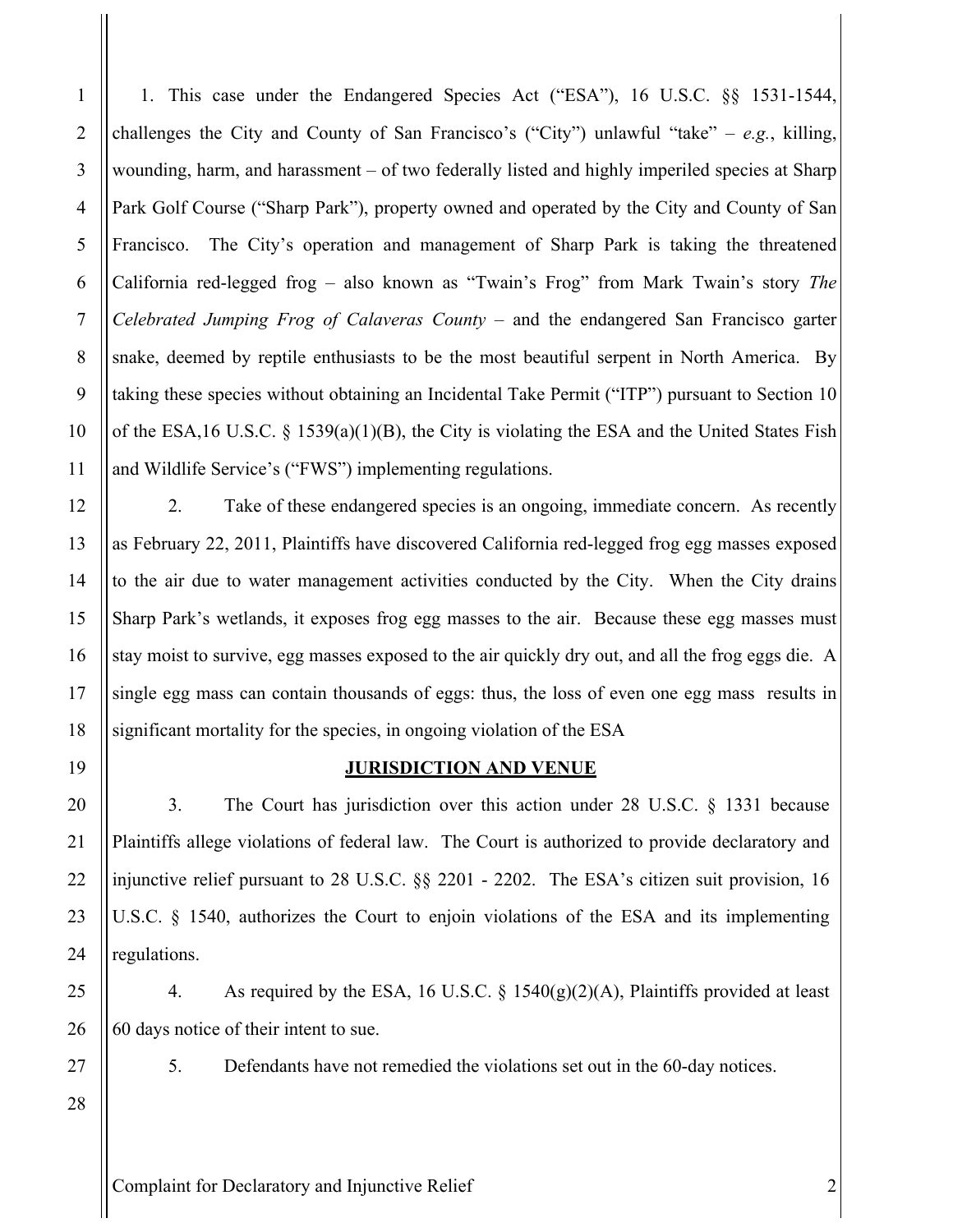6. Venue lies in this Court pursuant to 28 U.S.C. § 1391(e) as Plaintiffs reside in this judicial district and no real property is involved. In addition, under 16 U.S.C. §  $1540(g)(3)(A)$ , this lawsuit may be brought in this judicial district because Defendants' violations of the ESA have occurred in this district.

#### **INTRADISTRICT ASSIGNMENT**

7. Pursuant to Civil Local Rules 3-5(b), 3-2(c) and 3-2(d), this action is properly assigned to either the San Francisco or Oakland Division of this Court because Plaintiffs reside in and maintain offices in San Francisco County and a substantial part of the events or omissions which give rise to the claims occurred in San Francisco and San Mateo counties.

#### **PARTIES**

#### **A. PLAINTIFFS**

8. Plaintiff Wild Equity Institute ("WEI") is a non-profit organization based in San Francisco, California. WEI strives to unite the grassroots conservation and environmental justice movements into a powerful force that builds a healthy and sustainable global community for people and the plants and animals that accompany us on Earth. WEI accomplishes this by working on projects that highlight and redress the inequitable relationships across our human communities while improving our relationship to the lands in which we live. WEI brings this action on its own institutional behalf and on behalf of its members, board, and staff, some of whom regularly enjoy and will continue to enjoy observing and studying, and attempting to observe and study, the California red-legged frog and the San Francisco garter snake at Sharp Park. The interests of WEI and its members, board, and staff in observing, studying, and otherwise enjoying the California red-legged frog and the San Francisco garter snake at Sharp Park have been, and will continue to be, harmed by Defendants' take of these species through the operation and management of Sharp Park golf course. WEI, its members, board, and staff have worked to protect the California red-legged frog and the San Francisco garter snake at Sharp Park for several years, and have expended significant organizational resources on advocacy and public education efforts aimed at protecting the California red-legged frog and the San Francisco garter snake at Sharp Park.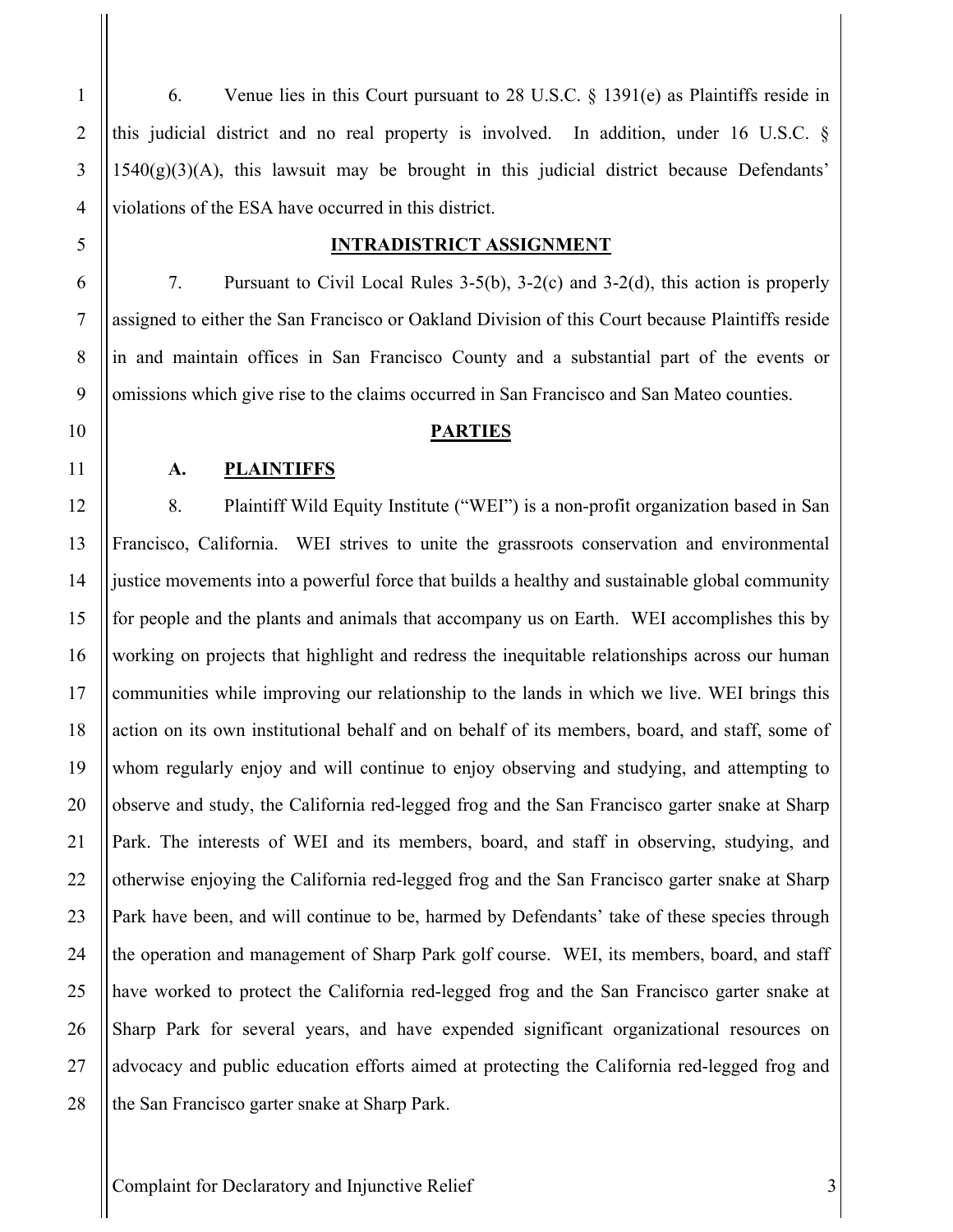9. Wild Equity Institute member Margaret Goodale regularly hikes near Horse Stable Pond at Sharp Park where California red-legged frog egg masses are laid, enjoys looking for and seeing the frog in its natural habitat in this area, and will continue to do so regularly. She also enjoys looking for the elusive San Francisco garter snake in this area.

10. Plaintiff Center for Biological Diversity ("the Center") is a non-profit organization with offices in California, New Mexico, Arizona, Oregon, Minnesota, Chicago, Washington D.C., and Alaska. The Center is dedicated to the protection of rare and imperiled species and the habitats on which they depend. The Center brings this action on its own institutional behalf and on behalf of its members, some of whom regularly enjoy and will continue to enjoy observing and studying, and attempting to observe and study, the California red-legged frog and the San Francisco garter snake at Sharp Park. The Center has expended significant organizational resources on advocacy and public education efforts aimed at protecting the California red-legged frog and the San Francisco garter snake at Sharp Park. The interests of the Center and its members in observing, studying, and otherwise enjoying the California red-legged frog and the San Francisco garter snake at Sharp Park have been, and will continue to be, harmed by Defendants' take of these species through the operation and management of Sharp Park golf course.

11. Center for Biological Diversity member Jeff Miller regularly hikes near Horse Stable Pond at Sharp Park where California red-legged frog egg masses are laid, enjoys looking for and seeing the frog in its natural habitat in this area, and will continue to do so regularly. He also enjoys looking for the elusive San Francisco garter snake in this area.

12. Plaintiff National Parks Conservation Association ("NPCA") is a national nonprofit organization with offices in San Francisco, Joshua Tree, Barstow and Fresno, California, in addition to offices in 14 states and Washington DC. NPCA protects and enhances America's parks for present and future generations, with over 330,000 members nationwide and over 49,000 members in California. NPCA accomplishes this by working on projects that protect and enhance national parks, including national park properties adjacent to Sharp Park such as Mori Point and Sweeney Ridge. NPCA also works to create new national parks, and has been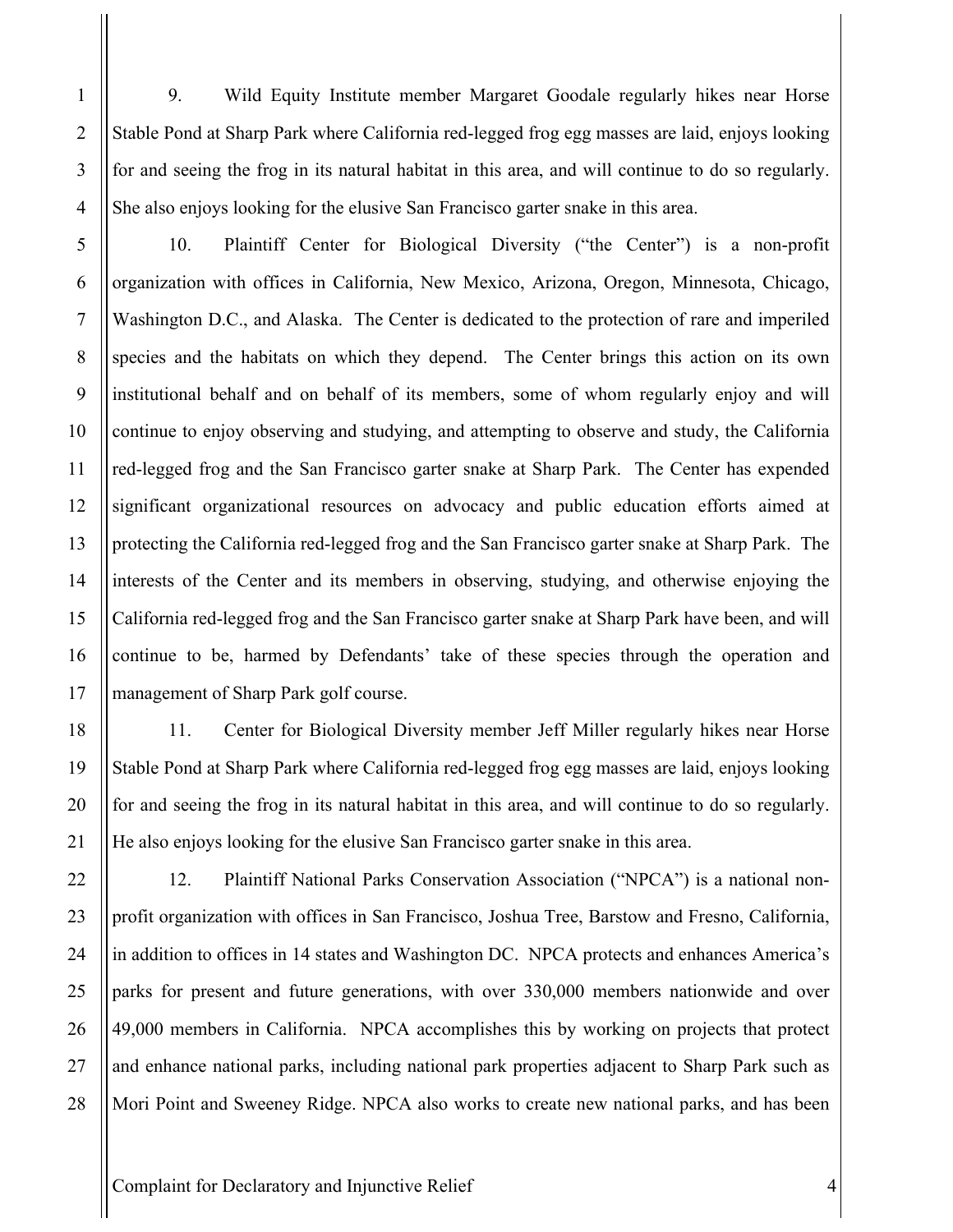involved in campaigns to protect Sharp Park for several years. NPCA brings this action on its own institutional behalf and on behalf of its members, board, and staff, some of whom regularly enjoy and will continue to enjoy observing and studying, and attempting to observe and study, the California red-legged frog and the San Francisco garter snake at Sharp Park. The interests of NPCA and its members, board, and staff in observing, studying, and otherwise enjoying the California red-legged frog and the San Francisco garter snake at Sharp Park have been, and will continue to be, harmed by Defendants' take of these species through the operation and management of Sharp Park golf course. NPCA, its members, board, and staff have worked to protect the California red-legged frog and the San Francisco garter snake at Sharp Park for several years, and have expended significant organizational resources on advocacy and public education efforts aimed at protecting the California red-legged frog and the San Francisco garter snake at Sharp Park.

13. NPCA member Bob Pilgrim regularly hikes near Horse Stable Pond at Sharp Park where California red-legged frog egg masses are laid, enjoys looking for and seeing the frog in its natural habitat in this area, photographing these species and their natural habitats, and will continue to do so regularly. He also enjoys looking for the elusive San Francisco garter snake in this area.

14. Plaintiff Surfrider Foundation ("Surfrider") is a grassroots, non-profit environmental organization dedicated to the protection and enjoyment of the world's oceans, waves and beaches for all people, through a powerful activist network. Surfrider brings this lawsuit on its own behalf, on behalf of its San Francisco chapter, and on behalf of more than 50,000 members who live in the United States. Surfrider has over 70 local Chapters nationwide, including the volunteer-based San Francisco Chapter with an office located in San Francisco, California. Surfrider has a particular interest in protecting endangered species at Sharp Park and Sharp Park Beach. Surfrider brings this action on its own institutional behalf and on behalf of its members, board, and staff, some of whom regularly enjoy and will continue to enjoy observing and studying, and attempting to observe and study, the California red-legged frog and the San Francisco garter snake at Sharp Park. The interests of Surfrider and its

Complaint for Declaratory and Injunctive Relief 5

1

2

3

4

5

6

7

8

9

10

11

12

13

14

15

16

17

18

19

20

21

22

23

24

25

26

27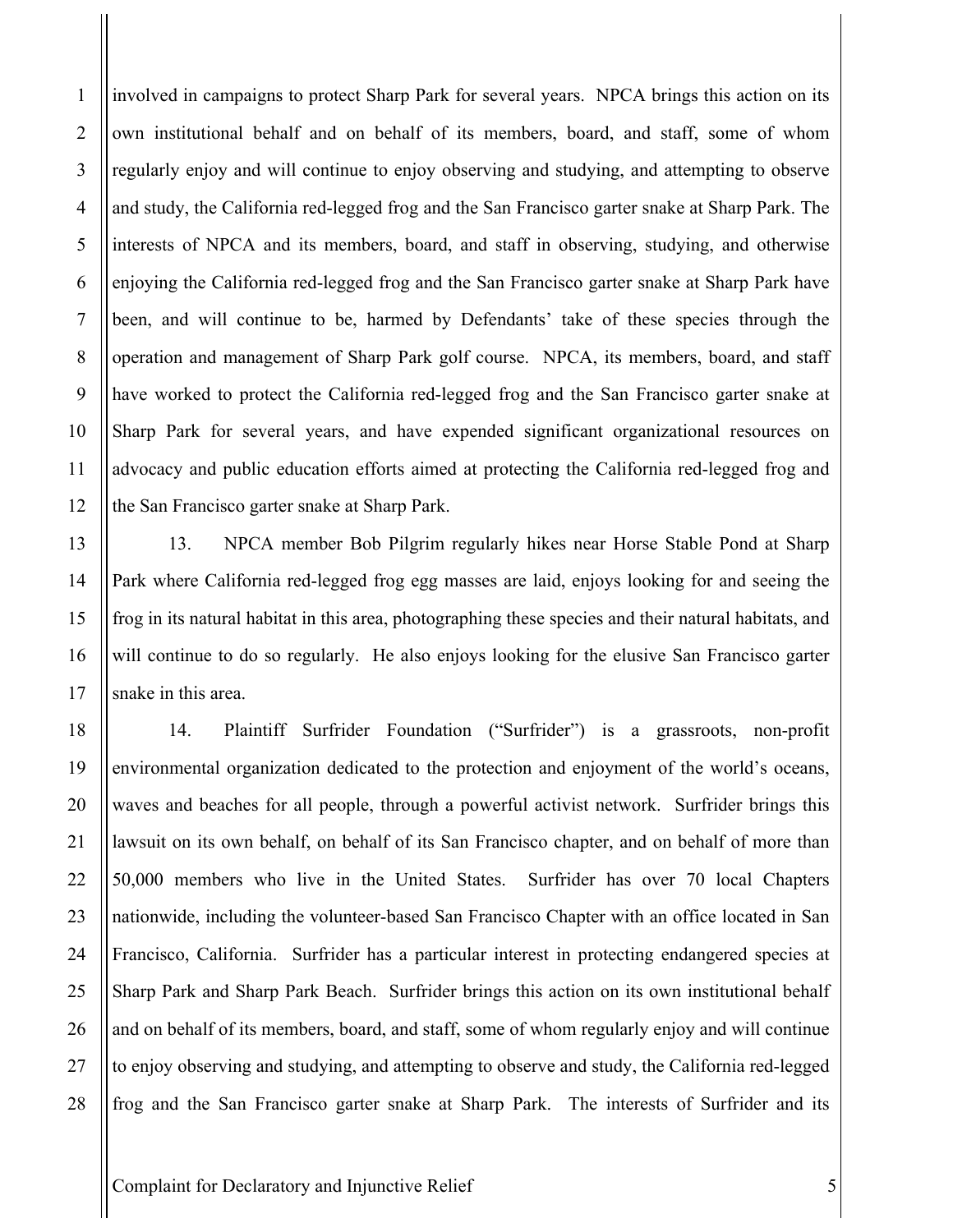members, board, and staff in observing, studying, and otherwise enjoying the California redlegged frog and the San Francisco garter snake at Sharp Park have been, and will continue to be, harmed by Defendants' take of these species through the operation and management of Sharp Park golf course. Surfrider, its members, board, and staff have worked to protect the coastal environment, including the California red-legged frog and the San Francisco garter snake, at Sharp Park for several years, and have expended significant organizational resources on advocacy and public education efforts aimed at protecting the California red-legged frog and the San Francisco garter snake at Sharp Park.

1

2

3

4

5

6

7

8

9

10

11

12

13

14

15

16

17

18

19

20

21

22

23

24

25

26

27

28

15. Surfrider member Michael Stewart regularly hikes near Horse Stable Pond at Sharp Park where California red-legged frog egg masses are laid, enjoys looking for and seeing the frog in its natural habitat in this area, and will continue to do so regularly. He also enjoys looking for the elusive San Francisco garter snake in this area.

16. Plaintiff Sequoia Audubon protects native birds and other wildlife and their ecosystems in San Mateo County by engaging people of all ages in conservation, education, advocacy and enjoyment. Sequoia Audubon brings this action on its own institutional behalf and on behalf of its members and board, some of whom regularly enjoy and will continue to enjoy observing and studying, and attempting to observe and study, the California red-legged frog and the San Francisco garter snake at Sharp Park. The interests of Sequoia Audubon and its members, and board in observing, studying, and otherwise enjoying the California redlegged frog and the San Francisco garter snake at Sharp Park have been, and will continue to be, harmed by Defendants' take of these species through the operation and management of Sharp Park golf course. Sequoia Audubon, its members, and board have worked to protect the California red-legged frog and the San Francisco garter snake at Sharp Park for several years, and has expended significant organizational resources on advocacy and public education efforts aimed at protecting the California red-legged frog and the San Francisco garter snake at Sharp Park.

17. Sequoia Audubon member Laurie Graham regularly hikes near Horse Stable Pond at Sharp Park where California red-legged frog egg masses are laid, enjoys looking for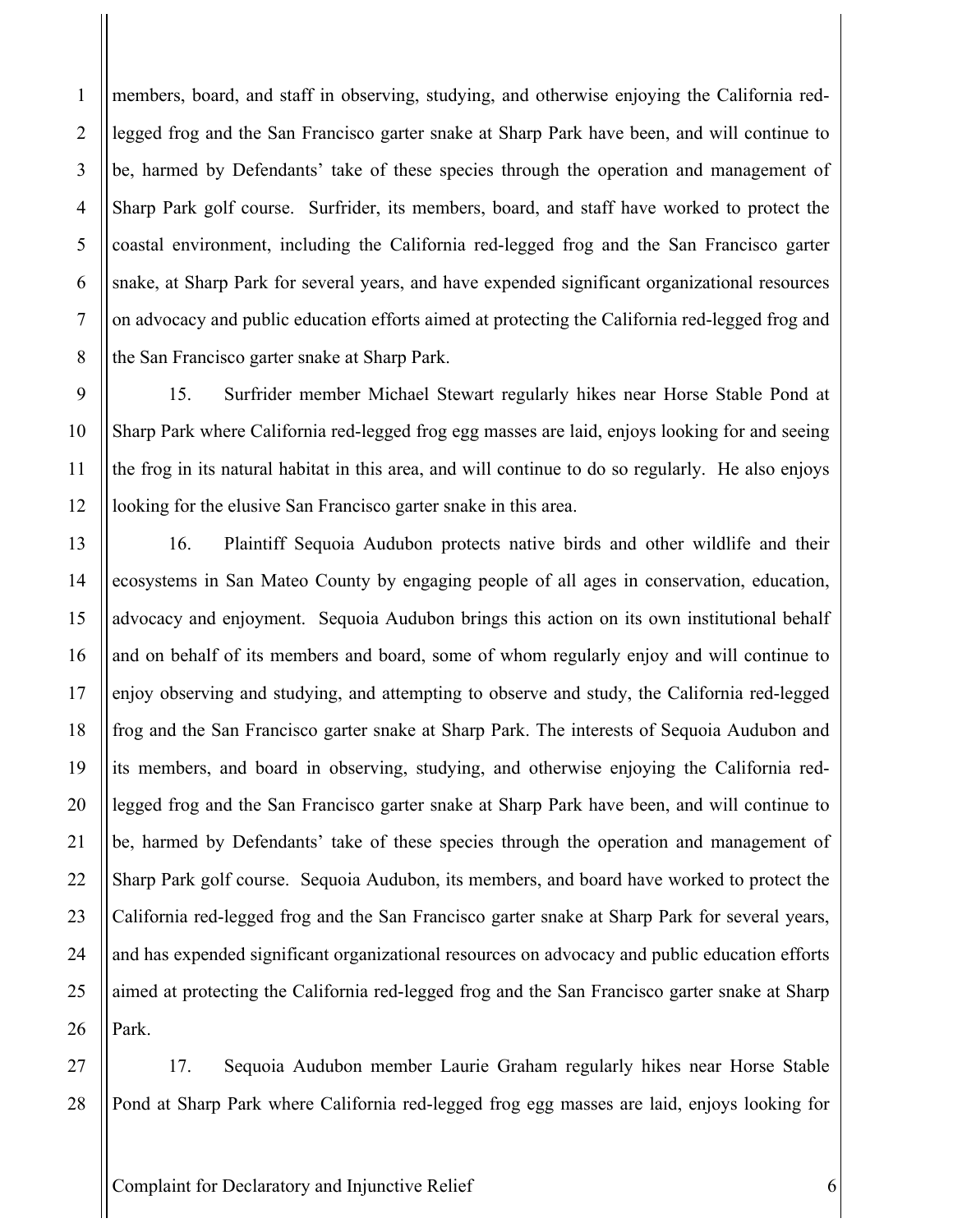and seeing the frog in its natural habitat in this area, and will continue to do so regularly. She also enjoys looking for the elusive San Francisco garter snake in this area.

18. Plaintiff the Sierra Club is a national nonprofit organization of approximately 600,000 members, roughly 146,000 of whom live in California. The Sierra Club is dedicated to exploring, enjoying, and protecting the wild places of the earth; to practicing and promoting the responsible use of the earth's ecosystems and resources; to educating and encouraging humanity to protect and restore the quality of the natural and human environment; and to using all lawful means to carry out these objectives. The Sierra Club's concerns encompass protection of threatened and endangered species. The Club's particular interest in this case and the issues which the case concerns stem from the ongoing impacts to the California red-legged frog and the San Francisco garter snake.

1

2

3

4

5

6

7

8

9

10

11

12

13

14

15

16

17

18

19

20

21

22

23

24

25

26

27

28

# **B. DEFENDANTS**

19. Defendant City and County of San Francisco is a California charter city and the owner and operator of Sharp Park and Sharp Park Golf Course.

21. Defendant Phil Ginsburg is the Director of the City and County of San Francisco's Recreation and Park Department.

### **STATUTORY FRAMEWORK AND FACTS GIVING RISE TO PLAINTIFFS' CLAIMS FOR RELIEF**

## **A. STATUTORY AND REGULATORY FRAMEWORK**

22. Recognizing that all of the United States' "species of fish, wildlife, and plants are of esthetic, ecological, educational, historical, recreational, and scientific value to the Nation and its people," 16 U.S.C. § 1531(a)(3), Congress enacted the ESA with the express purpose of providing both a "means whereby the ecosystems upon which endangered and threatened species depend may be conserved, [and] . . . a program for the conservation of such endangered species." Id.  $\S$  1531(b).

23. A "species" is defined by the Act to include "any subspecies of fish or wildlife or plants, and any distinct population segment of any species of vertebrate fish or wildlife

20. Defendant Ed Lee is the Mayor of San Francisco.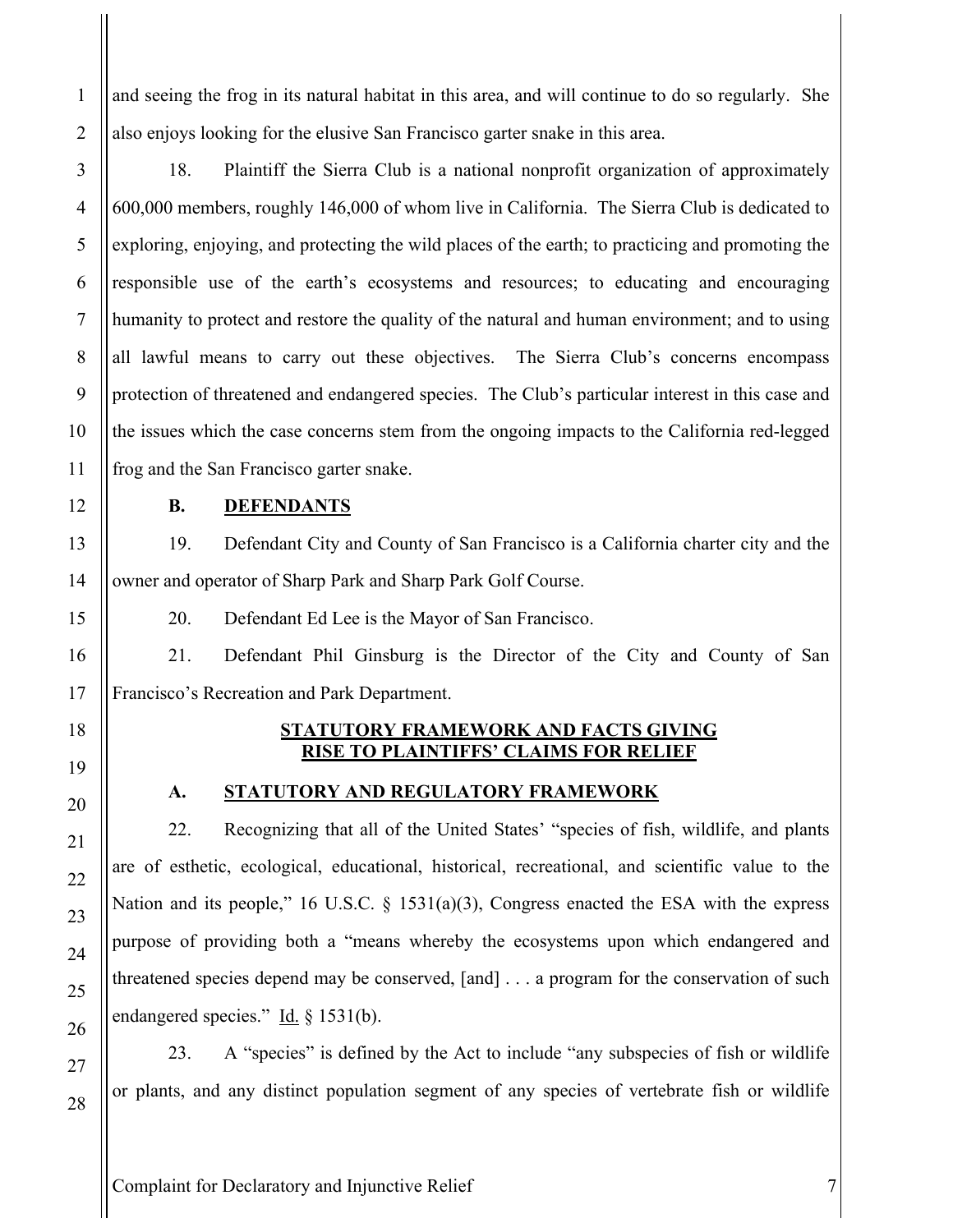which interbreeds when mature  $\dots$ ." Id.  $\S$  1532(16). "Fish" or "wildlife," in turn, includes "any part, product, egg, or offspring thereof, or the dead body or parts thereof." Id. § 1532(8).

24. Before a species may receive protection under the ESA, it must be listed by the FWS as "endangered" or "threatened." Id.  $\S$  1533(a)(1). A species is "endangered" if it is "in danger of extinction throughout all or a significant portion of its range," id.  $\S$  1532(6), and it is "threatened" if it is likely to become an endangered species within the foreseeable future throughout all or a significant portion of its range." Id.  $\S$  1532(20).

25. Section 9 of the ESA makes it is illegal for any "person" – whether a private or government entity – to "take" any endangered species of fish or wildlife listed under the Act. Id.  $\S$  1538(a)(1)(B); see also id.  $\S$  1532(13) (defining "person" to include any "municipality" or other "political subdivision of a State"). The FWS has also promulgated regulations prohibiting the take of species listed as threatened under the Act. 50 C.F.R.  $\S$  17.31(a).

26. "Take" is defined to mean harass, harm, pursue, hunt, shoot, wound, kill, trap, capture, or collect, or attempt to engage in such conduct. 16 U.S.C. § 1532(19).

27. The FWS has further defined "harm" to include "significant habitat modification or degradation which actually kills or injures fish or wildlife by significantly impairing essential behavioral patterns, including breeding, spawning, rearing, migrating, feeding or sheltering." 50 C.F.R. § 17.3.

28. The FWS has further defined "harass" to mean "an intentional or negligent act or omission which creates the likelihood of injury to wildlife by annoying it to such an extent as to significantly disrupt normal behavioral patterns which include, but are not limited to, breeding, feeding, or sheltering." Id. § 17.3.

29. Section 10 of the ESA authorizes the FWS to issue ITPs to non-federal entities to incidentally "take" listed species, despite the Section 9 take prohibition, under certain narrow circumstances. 16 U.S.C. § 1539. Before issuing a Section 10 ITP the FWS publishes the proposed permit for notice and comment, during which time the information submitted by the applicant must be publicly available. Id.  $\S$  1539(c). Any ITP must also be accompanied by a Habitat Conservation Plan ("HCP") for the species. Id. § 1539(a)(2).

Complaint for Declaratory and Injunctive Relief 8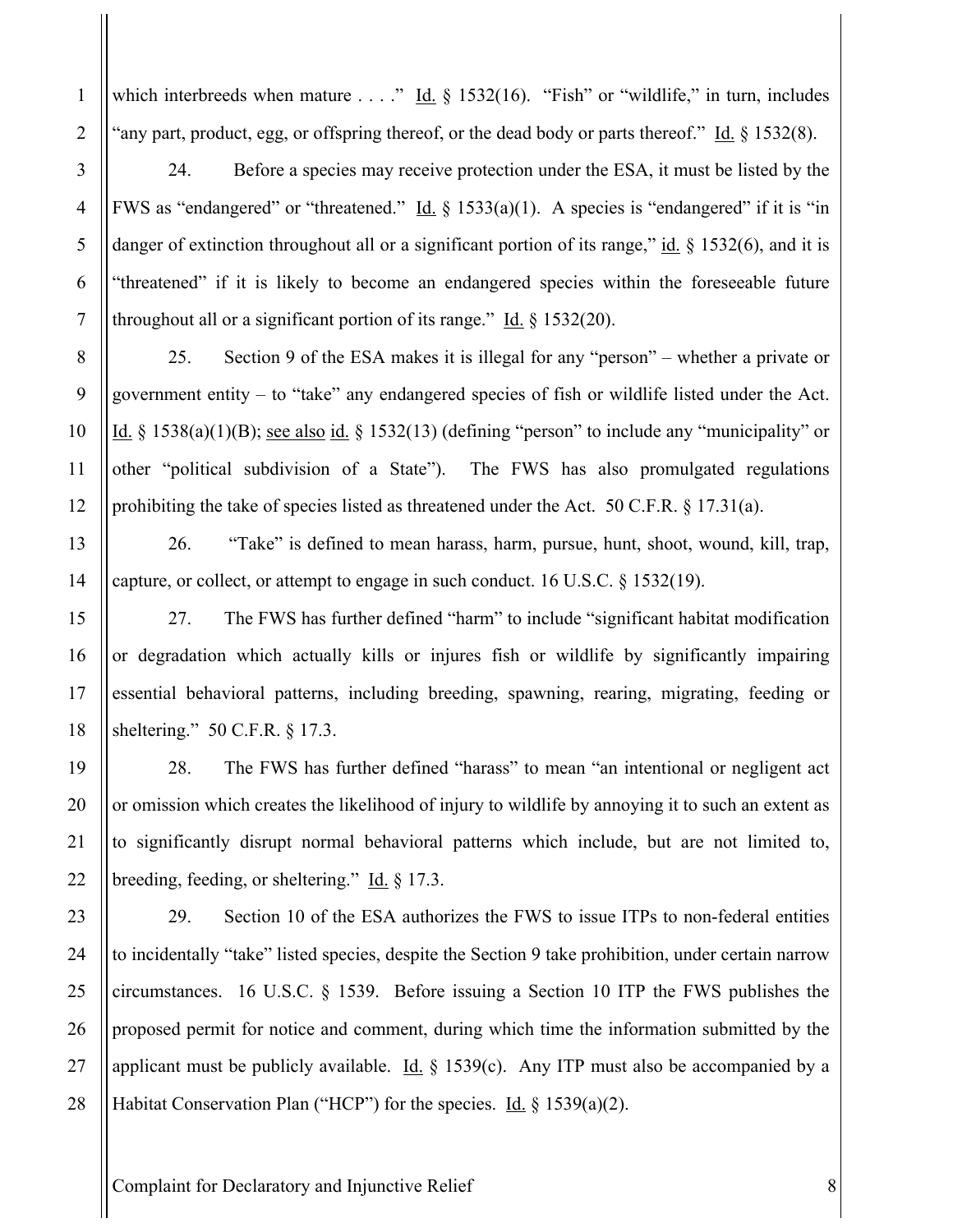30. The ESA requires that the FWS also "develop and implement . . . 'recovery plans' . . . for the conservation and survival of endangered species and threatened species . . . ." Id. § 1533(f)(1). Such plans must include, among other items, "objective, measurable criteria which, when met, would result in a determination, in accordance with the provisions of this section, that the species be removed from the list" of endangered and threatened species. Id.  $§ 1533(f)(1)(B)(ii).$ 

1

2

3

4

5

# **B. FACTS GIVING RISE TO PLAINTIFFS' CLAIMS**

## **1. THE CALIFORNIA RED-LEGGED FROG**

31. The California red-legged frog, *Rana draytonii*, is the largest frog native to the western United States. The species has been intertwined with California history and the lore of the West in several ways. As featured in Twain's famous story, the frog was a favorite competitor in jumping frog competitions, until it was displaced by species imported from other parts of the world. The California red-legged frog also became a staple of the diet of the fortyniners during the California Gold Rush, and eventually became an item on the menu of San Francisco's finest dining establishments.

32. The California red-legged frog has now been lost from over 70% of its historic range, and has suffered a 90% population decline. It is currently only found in select coastal drainages from Marin County south to Baja California, with a few isolated populations in the Sierra Nevada and the Transverse ranges.

33. In 1996, the FWS listed the California red-legged frog as a threatened species under the ESA. See 50 C.F.R.  $\S$  17.11(h).

34. Amphibious species such as the California red-legged frog use aquatic, riparian, and upland habitats to survive. During dry periods, the species may use small mammal burrows for refuge.

35. California red-legged frogs have been observed making long-distance (1 mile) movements across these habitats that are straight-line, point-to-point migrations rather than using habitat corridors for moving between habitats.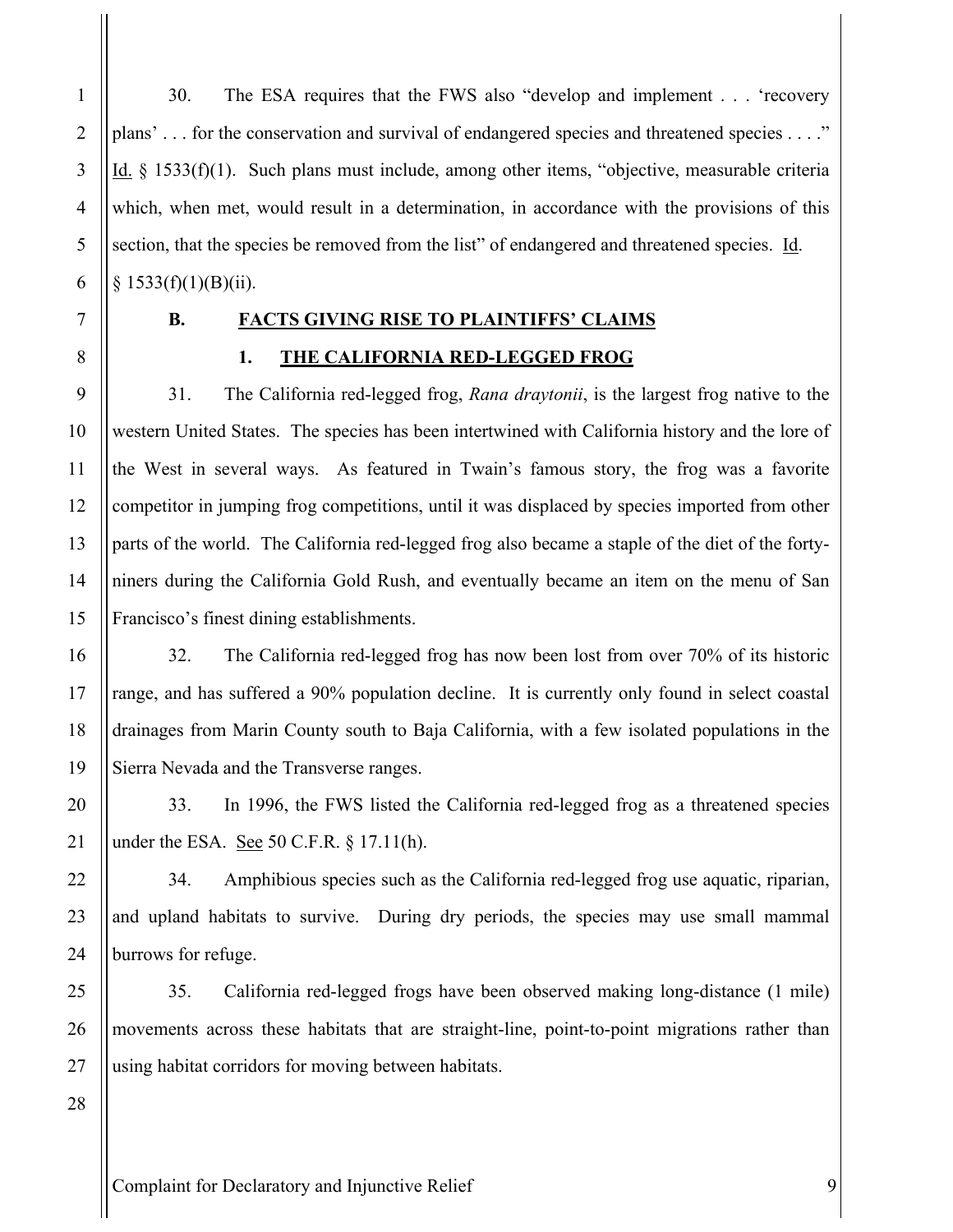36. California red-legged frogs breed in aquatic habitats throughout the Fall, Winter, and Spring. A female will lay eggs while they are being fertilized by a male, and attach them to emergent vegetation near the water surface. Each egg mass contains between 2,000-5,000 eggs.

37. If water levels recede below the level of the egg mass, the eggs will desiccate –  $i.e.,$  dry out – and die.

38. Eggs require 6-22 days to develop into tadpoles, and tadpoles require 11-20 weeks to metamorphose into terrestrial frogs. In some cases tadpoles may not metamorphose within their first breeding season.

39. The FWS's Recovery Plan for the California red-legged frog states that amphibians' complex life cycles create a greater risk of exposure to chemicals, and more potential routes of exposure, than other vertebrates. The Recovery Plan states that harmful pesticides, herbicides, and fertilizers are used throughout the range of the California red-legged frog, including on golf courses, and that these chemicals may have lethal and sublethal effects on frogs.

#### **2. THE SAN FRANCISCO GARTER SNAKE**

40. The highly endangered San Francisco garter snake, *Thamnophis sirtalis tetrataenia*, is a flamboyantly colored species identified by its reddish-orange head with red, black, and blue racing stripes on its sides and back.

41. Although historically found throughout the San Francisco peninsula, the species is now restricted primarily to San Mateo County. The snake's preferred habitats – wetlands and marshes with access to upland basking areas – have been greatly impacted by agricultural, residential, commercial, and recreational development.

42. There may be only one to two thousand individual San Francisco garter snakes remaining in the wild today: the population is so low that it is difficult to collect enough data to obtain reliable population estimates.

43. The San Francisco garter snake was protected by federal law as an endangered species in 1967, Native Fish and Wildlife, Endangered Species, 32 Fed. Reg. 4,001 (March 11,

Complaint for Declaratory and Injunctive Relief 10

1

2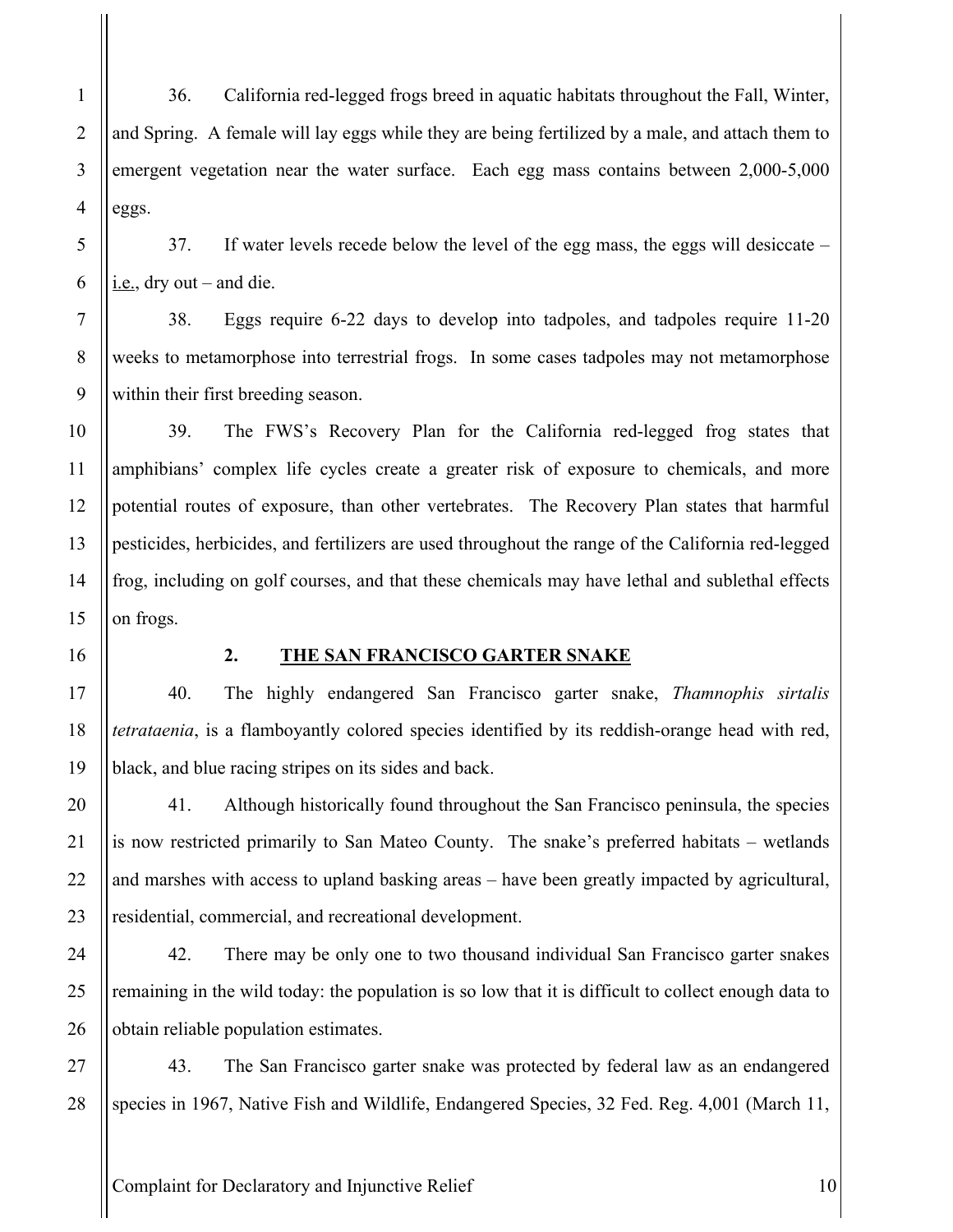1967), and became listed as an endangered species under the ESA when the Act was passed in 1973. 50 C.F.R. § 17.11(h).

44. Since the garter snake was listed, great efforts have been made to conserve the species, including the issuance of a Recovery Plan in 1985. At the time the plan was written, only six significant San Francisco garter snake populations were known to exist, one of which was the population at Sharp Park. United States Fish and Wildlife Service, San Francisco Garter Snake Recovery Plan, p. 15 (1985). Of those six populations, at least three have been adversely impacted by development or other harmful activities since: the population at the San Francisco Airport, the population at Cascade Ranch, and the population at Laguna Salada and Sharp Park.

45. The earliest surveys for San Francisco garter snakes at Sharp Park occurred in the 1940s. At the time, the species was found in relatively large numbers. See San Francisco Recreation and Park Department, Final Draft, Significant Natural Resource Areas Management Plan, p. 6.4.7 (2006). The principal biologist conducting these surveys, Wade Fox, believed the individuals at Sharp Park were the purest (i.e., contained the fewest number of hybrids) individuals in any population. Id. at 10. However, subsequent surveys in the 1970s and 1980s indicated a population in decline, although the most recent surveys have confirmed that the species continues to be present. Final Draft, Significant Natural Resource Areas Management Plan, p. 6.4.7 (2006).

46. The continued decline of the Sharp Park population of the San Francisco garter snake poses a serious impediment to the recovery of the species. The Recovery Plan states that in order for the snake to be delisted the six known populations need to be secured, and four additional populations need to be reestablished. San Francisco Garter Snake Recovery Plan, p. 15.

**3. SHARP PARK**

47. Sharp Park is just over 400 acres located on the coast in Pacifica, California, owned and operated by the City of San Francisco and located just south of the City limits. The

28

1

2

3

4

5

6

7

8

9

10

11

12

13

14

15

16

17

18

19

20

21

22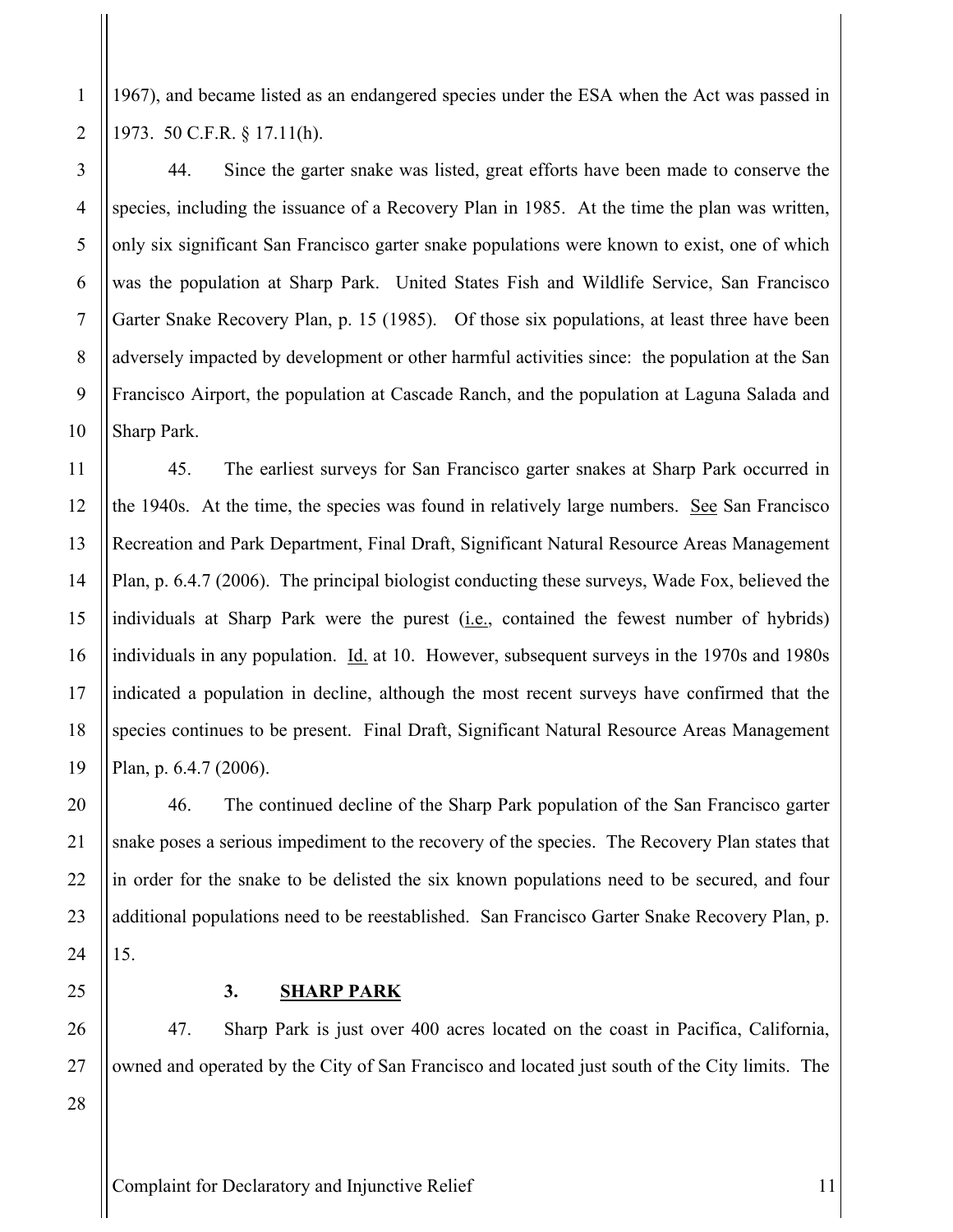Park is bifurcated by Highway 1, with a pedestrian tunnel and channelized creek running under the Highway.

48. While urbanized areas adjoin Sharp Park's northern and southern boundaries, the Park is adjacent to two National Park properties: Mori Point borders the southwestern edge of Sharp Park, and Sweeney Ridge borders Sharp Park on its southeastern and eastern edges. Sharp Park is also near Milagra Ridge, a third National Park property. Mori Point, Milagra Ridge, and Sweeney Ridge are all part of Golden Gate National Recreation Area ("GGNRA").

49. Sharp Park contains several water features that provide habitat for the Redlegged Frog and the San Francisco garter snake, including Laguna Salada, Horse Stable Pond, and Sanchez Creek. Laguna Salada is a fresh to brackish lagoon fed by seasonal rains, and connected by a small channel to Horse Stable Pond to the south. Sanchez Creek is a channelized creek that runs into Horse Stable Pond.

50. Sharp Park Golf Course surrounds Laguna Salada with the exception of the southwest and west sides. The northeastern portion of Sharp Park contains an abandoned rifle range and an active archery range, and the hills to the east are primarily non-native forest.

51. To protect the golf course from freshwater flooding during winter rains, the City installed an 11,500 gallon capacity pump house to drain Sharp Park Golf Course and pump water out to the Pacific Ocean. The City operates the pump house annually to drain floodwaters from Sharp Park Golf Course.

52. There are no screens installed on the pump to prevent entrainment or impingement of frog eggs, tadpoles, or other wildlife. Fish and crayfish have been killed by being sucked into the pump and expelled to Sharp Park beach along the Ocean.

53. Routine maintenance at the golf course includes frequent mowing, trapping of rodents, applying pesticides, herbicides, and fertilizers, and flood management activities.

## **C. DEFENDANTS ARE UNLAWFULLY TAKING THE CALIFORNIA RED-LEGGED FROG AND THE SAN FRANCISCO GARTER SNAKE AT SHARP PARK**

54. The California red-legged frog has been, and will continue to be, killed and otherwise taken by ongoing activities at Sharp Park. During normal winter rains the California

Complaint for Declaratory and Injunctive Relief 12

1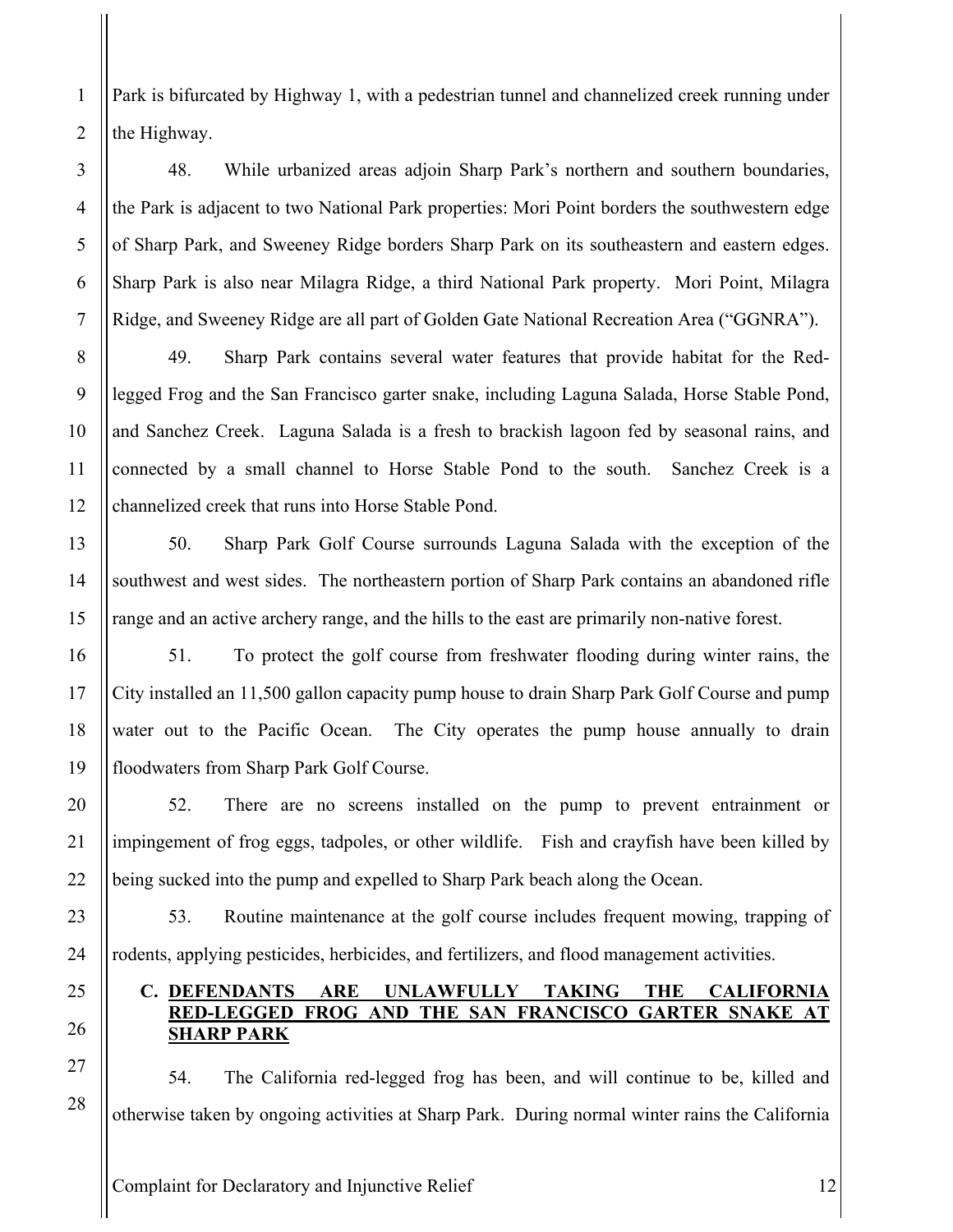red-legged frog begins to breed and lays eggs close to the high-water mark. The winter rains also cause the golf course to flood. To eliminate the flood waters, the City pumps the water from Horse Stable Pond through Sharp Park's sea wall and into the Ocean. This causes frog egg masses to become exposed to the air, killing the eggs.

55. In 1992, Todd Steiner—a subcontractor for the City—discovered 62 California red-legged frog egg masses exposed to the air and desiccated in Horse Stable Pond. Mr. Steiner concluded that the exposure was caused by water pumping operations being conducted by the golf course.

56. In 2003, 2004, and 2005, stranded and desiccated egg masses were found by the City.

57. In 2005, the FWS sent the City and County of San Francisco a letter explaining that the city's use of the water pump violated Section 9 of the ESA through "stranding and exposure of a number of egg masses of the California red-legged frog," which "apparently caused the death of an unknown quantity of embryonic tadpoles of the completely aquatic early stage of this animal's lifecycle." FWS Letter of Feb. 1, 2005. The FWS explained that, "[i]n order to avoid further potential violation of the [ESA], we recommend that you obtain authorization for incidental take . . . . as appropriate for the California red-legged frog, and also the endangered San Francisco garter snake . . . which also has been documented to inhabit the area." Id. Although the City corresponded with the Service, to date the Defendants have never initiated the Congressionally-mandated ITP process to authorize the take of these species under the ESA. Nor has the FWS ever reversed its position that the operation of Sharp Park has violated, and threatens future violations of, the ESA.

58. In 2008, California red-legged frog egg masses were again found desiccated and stranded at Sharp Park. Biologists attempted to bend aquatic vegetation to return these eggs back to the water, but they were not successful at saving all of the eggs.

59. The pump house at Sharp Park does not have sufficiently fine screens or management protocols to prevent California red-legged frog egg masses and tadpoles from being impinged or entrained and sucked out to the Ocean. Fish and crayfish have been

Complaint for Declaratory and Injunctive Relief 13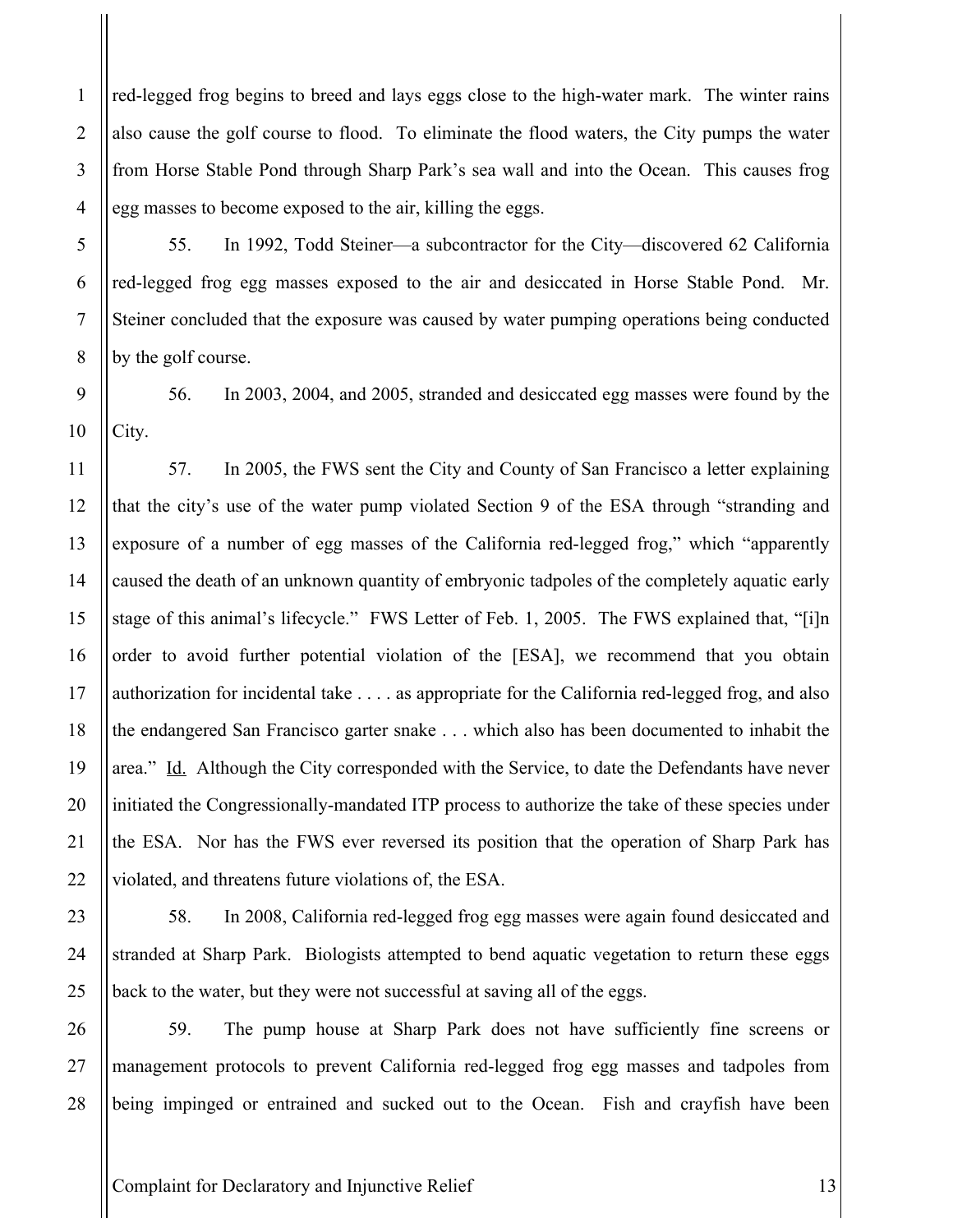documented entrained in this manner, and the City's contractors have indicated that California red-legged frog eggs and tadpoles face similar threats. In 2010 the City replaced an engine at the pump house, producing additional risks that egg masses and tadpoles will be unlawfully taken.

5 6 7

8

9

10

11

12

1

2

3

4

60. The San Francisco garter snake also has been, and will continue to be, killed and otherwise taken by activities at Sharp Park. As early as the 1940s Dr. Wade Fox, upon finding a dead San Francisco garter snake at Sharp Park, noted in his field journal that the snake was "probably killed by golfers—they probably die frequently in this manner."

61. In 2005, a dead San Francisco garter snake was found at Sharp Park Golf Course by a Park Service volunteer. The body was collected by Park Service staff, and given to the FWS. The agency later concluded that the individual was killed by a lawn mower at Sharp Park. United States Fish and Wildlife Service, San Francisco Garter Snake, (*Thamnophis sirtalis tetrataenia*) 5-Year Review: Summary and Evaluation, p. 17 (2006).

62. In addition to the confirmed killing of these species, the following ongoing activities, among others, also threaten additional take of the California red-legged frog and the San Francisco garter snake at Sharp Park: the manipulation of water levels at Laguna Salada, Sanchez Creek, and Horse Stable pond; the use of pesticides and herbicide on the property; nutrient overload caused by fertilizer; traps set for gophers and destruction of gopher burrows used by the species as hiding or resting areas; the use of mowing equipment which threatens to kill both species and degrades their habitat; and the use of golf carts on pathways used as basking habitat.

63. In response to the concerns expressed by the FWS and others, Defendants have purported to take steps in the past to ameliorate threats to the species, but takes have continued to occur. Most recently, Defendants prepared a draft "Endangered Species Compliance Plan for Sharp Park Golf Course" ("Compliance Plan"). Although a "Final Draft" of the Compliance Plan was issued in December 2009, the plan has never been finalized.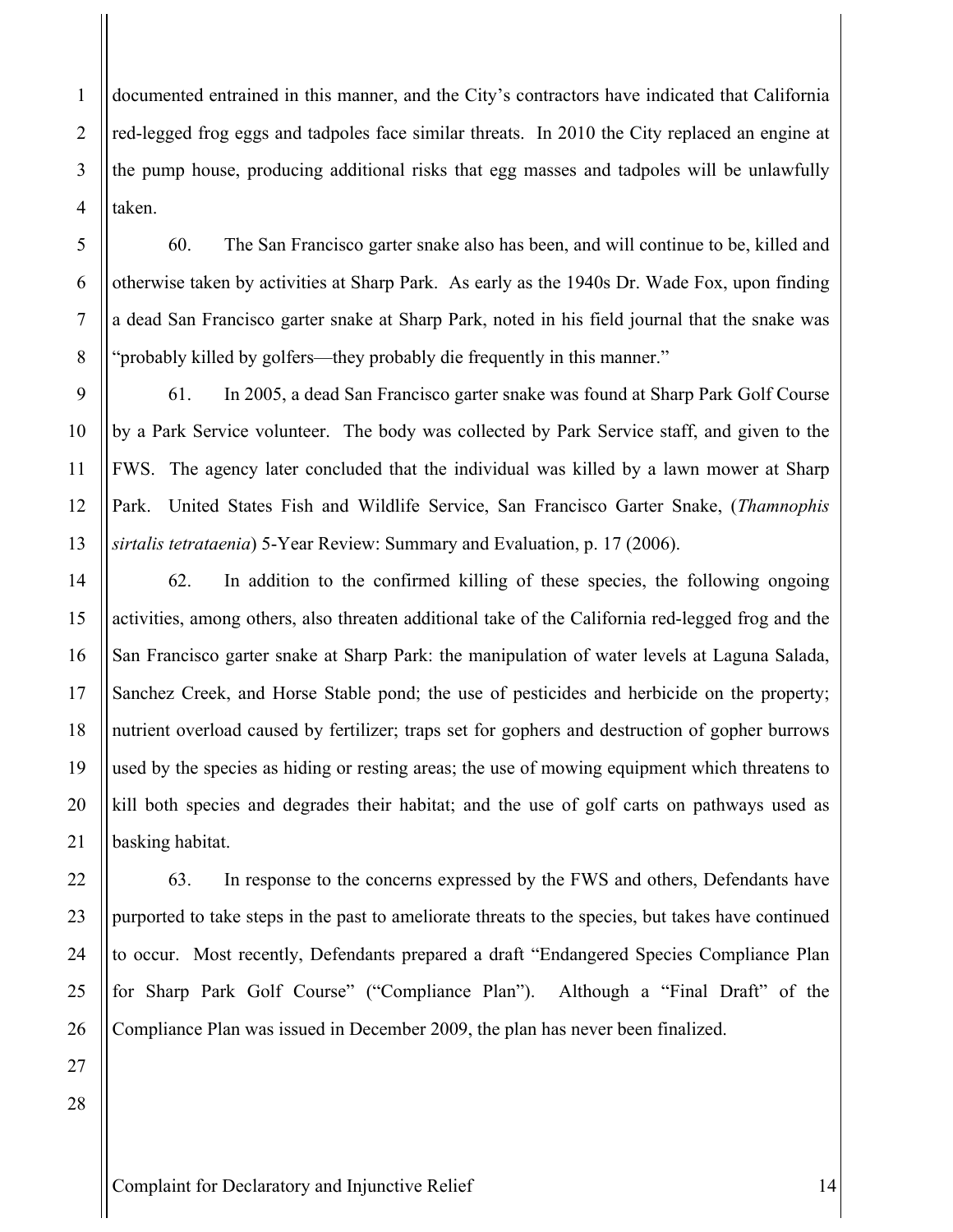64. Such a Plan cannot serve as a substitute for the Congressionally-mandated ITP required to authorize take of the California red-legged frog and the San Francisco garter snake under the ESA.

65. Even if the Compliance Plan were finalized and fully implemented, Defendants' activities at Sharp Park would continue to threaten take of these two species. For example, even under the Plan the routine mowing at the Park threatens to continue to take both species.

66. The Compliance Plan also does not protect California red-legged frog egg masses and tadpoles from being trapped and killed in the pump system, and continues to threaten take of California red-legged frog egg masses through manipulation of water levels in the Park's water bodies.

67. The City is also planning to pump the water levels in Laguna Salada to very low levels to allow more water storage capacity. These low water levels will further reduce foraging and breeding habitat availability for both species, threatening additional take through harm and harassment.

68. In 2011, over 107 California red-legged frog egg masses were placed at risk of stranding due to water management and pumping at Sharp Park, and many were exposed to the air. As recently as February 22, 2011, Plaintiffs and others identified a California red-legged frog egg mass completely exposed to the air and at risk of imminent desiccation after massive pumping operations drained Sharp Park's Laguna Salada and Horse Stable Pond.

## **D. PLAINTIFFS' NOTICE OF INTENT TO SUE**

69. Several of the Plaintiffs have previously provided formal notice of Defendants' ESA violations on several occasions. Most recently, Plaintiffs provided such notice by letter dated November 18, 2010. To date, Defendants have not responded to any of Plaintiffs' notice letters. Although the FWS has issued more than twenty ITPs associated with the take of either the California red-legged frog or the San Francisco garter snake, on information and belief Defendants have not applied for an ITP to authorize the take California red-legged frogs or San Francisco garter snakes at Sharp Park.

1

2